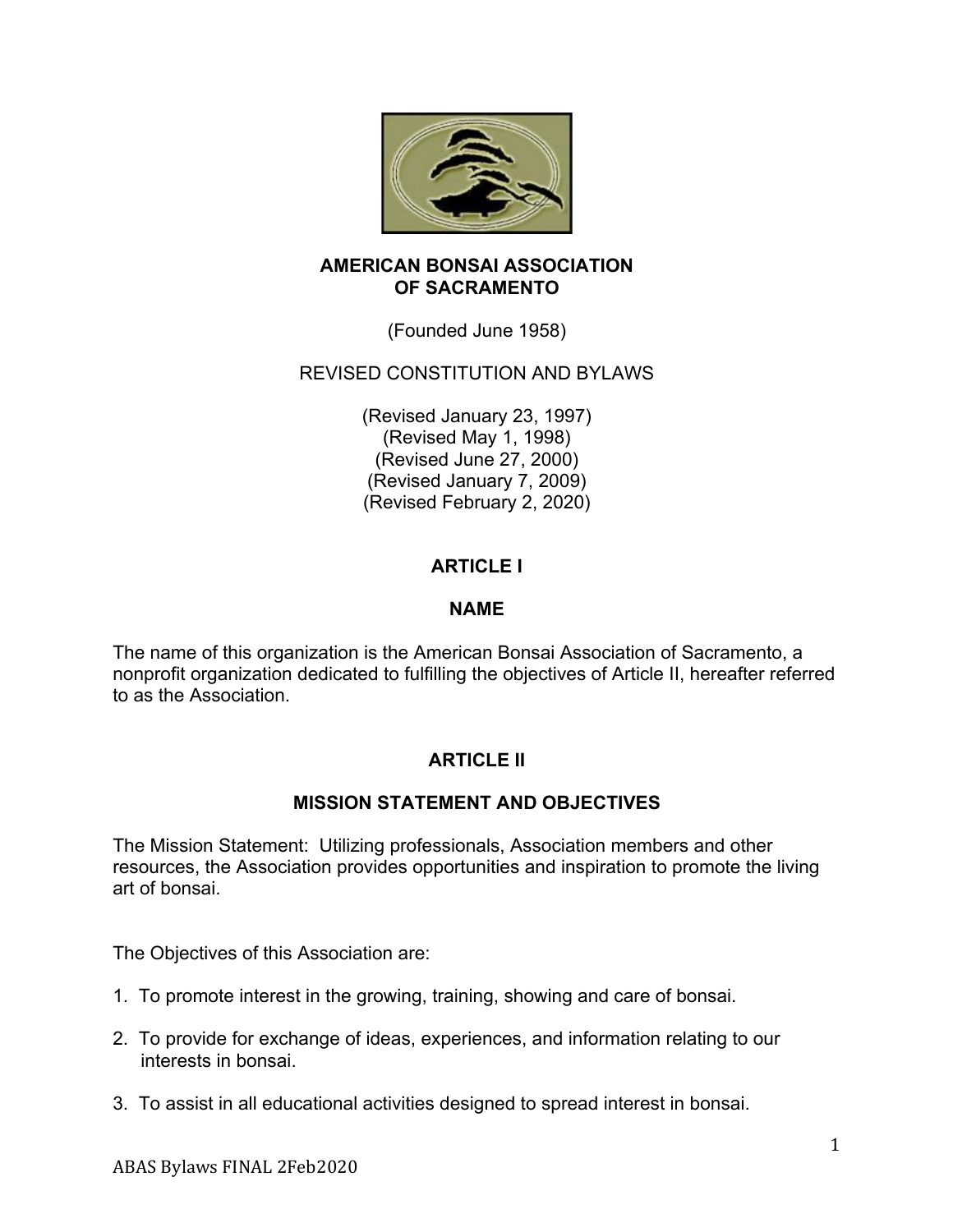### **ARTICLE III**

#### **MEMBERSHIP**

SECTION 1- Eligibility: Membership may include any person or family that pays annual dues or holds Honorary status; however, membership may be denied for cause at the discretion of the Board.

SECTION 2 - Classification: Members in this Association shall be comprised of Active, Student and Honorary members.

a. Active members are those that attend meetings and engage in the objectives of the Association. Active members are eligible to vote, hold office, and are entitled to all of the privileges of membership.

b. A Student member must be enrolled in a minimum of 6 college units or attend primary or secondary schooling. Membership dues will be discounted. All privileges of Active membership will be extended to Student members.

c. The Board of Directors (Board) may extend an Honorary membership to a longstanding, active Association member who has made significant contributions to the Association and bonsai community. A majority vote of the Board is required. Current Board members are excluded from consideration. Persons elected to Honorary membership hold this status for life and do not pay annual dues. Honorary members are entitled to all privileges of Active membership.

### **ARTICLE IV**

#### **BOARD OF DIRECTORS**

SECTION 1 - The Board shall consist of the President, Vice President, Recording Secretary, Corresponding Secretary, Treasurer, Social Media/Webmaster, Immediate Past President and two Members at Large. In the event all Board positions cannot be filled, a minimum of President, Vice-President, Treasurer and Recording Secretary will be filled. Should these four positions not be filled, the Association will be dissolved according to Article XV.

a. The Board shall be elected in the manner prescribed in Article VI, Section 2 and Article XI.

SECTION 2 - **Eligibility:** Active membership in good standing

SECTION 3 - **Tenure:** Terms are for one year.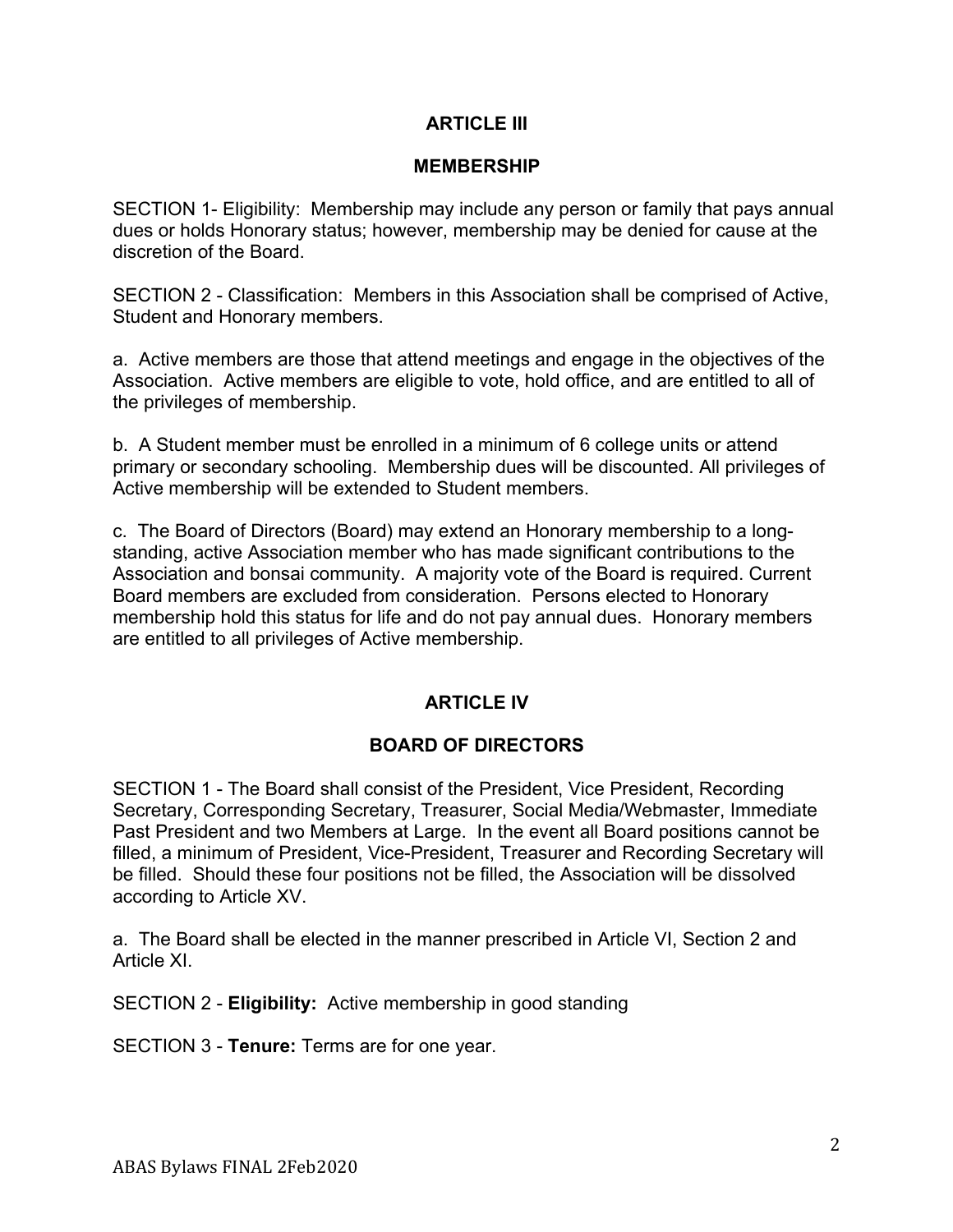a. A simple majority vote (>50%) of the active membership present at the meeting is required for the first four consecutive terms in the same office. A two-third-majority vote of members present by ballot is required for any Board member to serve beyond four years in the same position. In the event the position is not successfully elected, the nomination chair shall seek candidates to be elected at the next general meeting.

## **ARTICLE V**

## **DUTIES**

**Board of Directors:** The Board shall aid and assist with the administrative, business, and policy functions of the Association, serving both as advisors and the voice of the general membership.

a. The Board shall meet at the beginning of each new term to outline objectives for the coming term. At the initial meeting the Board will review the Association's By-laws to insure compliance. A minimum of 7 Board meetings shall be held during the one-year term.

b. Duties as defined Sections 1-7 may be shared or reassigned for the efficient operations of the Association.

**SECTION 1.** - **President:** The President shall preside at all meetings of the Association and the Board, will call special meetings when necessary, coordinate all official activities, be ex-officio member of all committees except the Nominating Committee, appoint the Chairperson of standing or special committees, and approve all written and electronic correspondence and web posts. The President will insure an annual financial audit for the Association's records to be completed by March 31 annually. The President will partner with the Treasurer to ensure financial integrity of the Association and payment of annual insurance premiums in January. The President will ensure an electronic backup of all Association records are maintained.

**SECTION 2 - Vice-President:** The Vice-President shall perform the duties of the President in absence of or at the request of the President, and otherwise assist the President in the regular operations of the Association. The Vice-President shall develop programs for the Association's monthly meetings. This shall include securing speakers and submission of projected expenses to the President and Treasurer. A draft of the following year's programs shall be shared with the Board at the November Board meeting.

**SECTION 3 - Recording Secretary:** The Recording Secretary shall record the business minutes of all Board of Director meetings, acts as custodian of all nonfinancial Association records while in office. Electronic draft of the minutes shall be distributed to Board members within fourteen (14) days following the meeting. Final minutes should be submitted one week prior to the next Board meeting.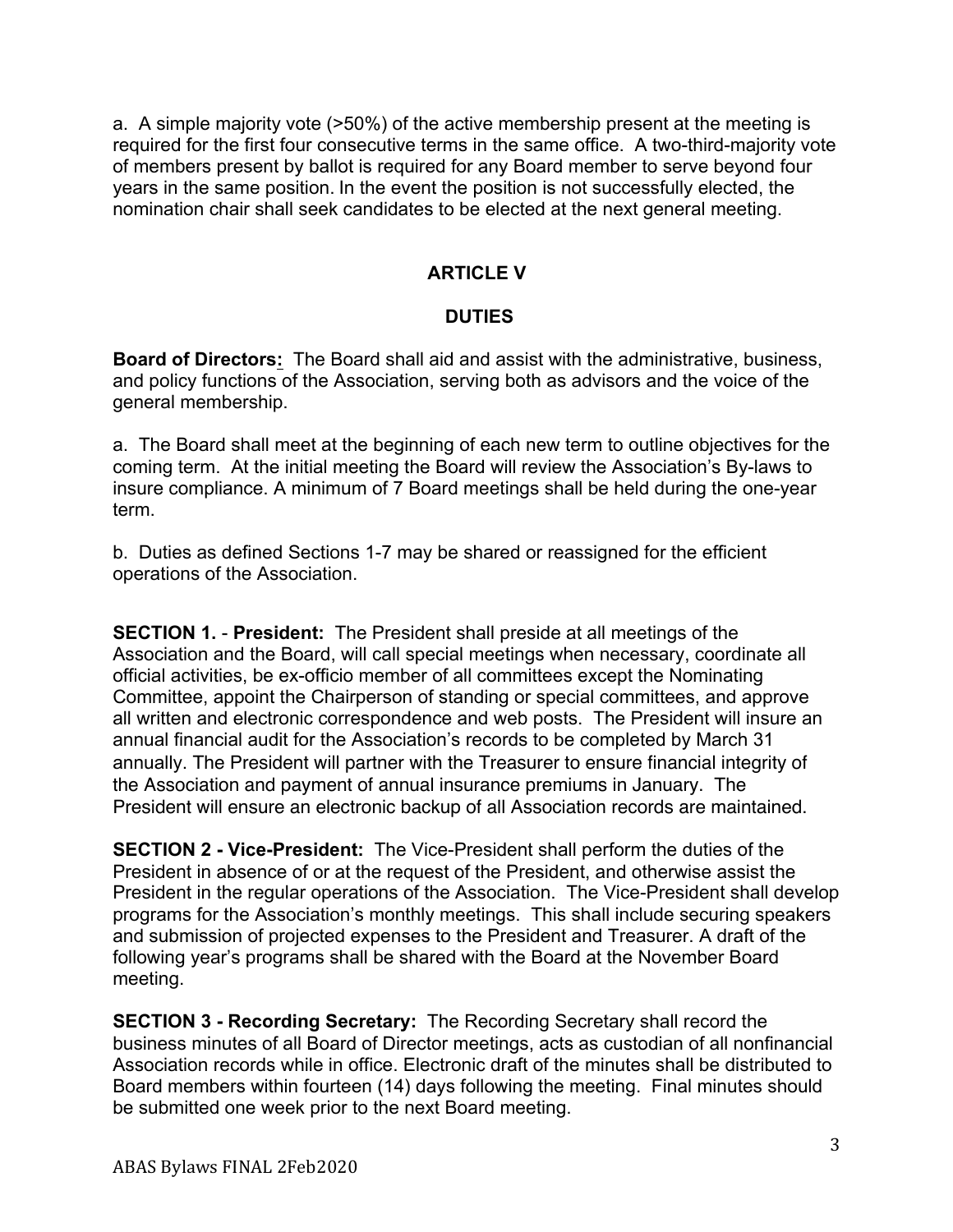**SECTION 4 - Corresponding Secretary:** The Corresponding Secretary shall prepare and distribute the monthly newsletter, and the official correspondence of the Association as requested and approved by the President.

**SECTION 5 - Treasurer:** The Treasurer works with the President to develop an annual budget that is submitted to the Board in January for the current calendar year. The Treasurer shall be custodian of all the Association funds; collect all funds and issue receipts for them; pay all authorized bills; and maintain a record of monetary transactions. The Treasurer shall present a financial summary at its monthly meetings and as requested by the President.

a. Following authorization by the Board, disbursements shall be signed by the President and/or the Treasurer.

b. The Treasurer will provide all financial records for an audit every February. This audit should be completed by March 31 and will be conducted by two non-signatory active members of the Association or by a professional accountant if such services are deemed necessary.

c. Upon the Treasurer's retirement from office, the outgoing Treasurer will turn over all funds, books of accounts, Association laptop, two money boxes containing \$100 each in petty cash and other club properties to the new Treasurer by July 1. The incoming President and incoming Treasurer will complete an audit of the financial records by July 31 and give a report to the Board.

d. The Treasurer is responsible for completing and filing required State and/or Federal Tax forms and other related forms annually on a timely basis.

e. The Treasurer will collect membership dues and maintain the membership roster.

**SECTION 6 – Social Media / Webmaster:** Will maintain and enhance the Association's website and all social media accounts. Duties will include, but are not limited to, posting monthly newsletters on the website and promoting upcoming Association events on social media accounts.

**SECTION 7 - Members at Large:** Will serve at Chairpersons of committees, assist with functions, projects and events either as a volunteer or assigned by the President.

# **ARTICLE VI**

# **QUORUM**

**SECTION 1.** A majority of the membership of the Board of Directors shall constitute a quorum for the transaction of business at any meeting of the Board.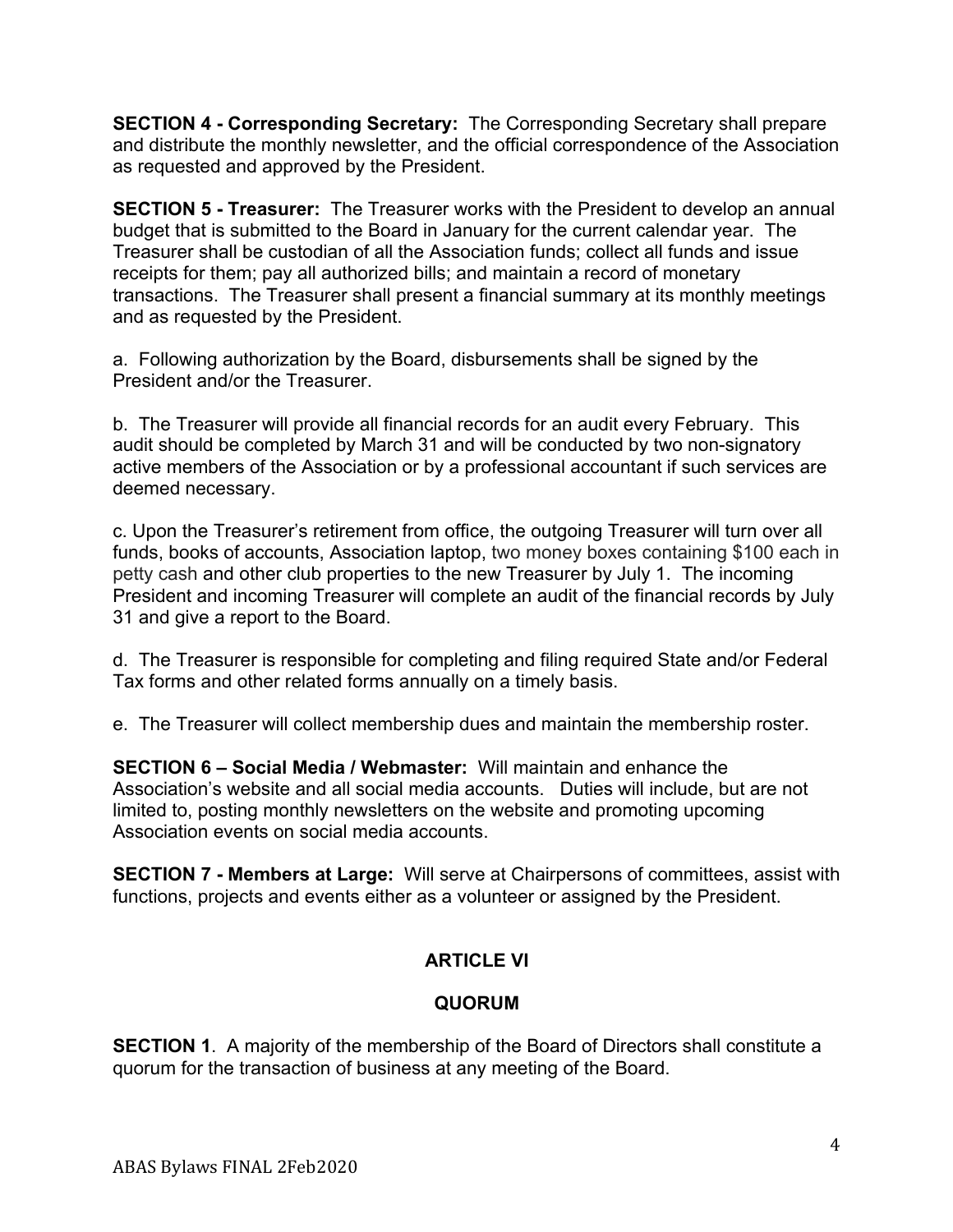**SECTION 2.** One fifth of the total membership shall constitute a quorum for the transaction of business at any regular meeting.

## **ARTICLE VII**

### **COMMITTEES**

**SECTION 1. - Appointments:** The President shall appoint the Chairpersons of Association Committees.

**SECTION 2. - Chairpersons:** Committee Chairpersons shall be appointed as needed and may include the following: Refreshments, Annual Spring Show, Garden and Art Center Spring and Fall Sales, Bus Trip, Home Tour, New Member Liaison, Raffles as well as others deemed necessary to carry on the activities of the Association.

**SECTION 3. - Reporting:** Chairpersons may attend appropriate Board of Director meetings for the purpose of making reports and recommendations about their committee activities, or at the specific request of the Board. Committee Chairpersons shall give feedback to the Board at the conclusion of the event.

**SECTION 4 - Financial:** Committee Chairpersons will be given an initial budget approved by the Board for the event and shall submit to the Treasurer an itemized accounting of all expenditures. Receipts must be submitted to the Treasurer for reimbursement of all out-of-pocket expenditures. Any expenses exceeding the budget shall require prior approval by the Board.. Failure to obtain prior Board approval may result in denial of reimbursement.

# **ARTICLE VIII**

# **VACANCIES IN OFFICE**

**SECTION 1** - President: If for any reason the office of the President becomes vacant, the Vice-President shall assume the responsibilities of the President for the remainder of the current term.

**SECTION 2** - Other: The President shall appoint replacements to fill any elective office and/or appointed chairpersons vacancy to serve the remainder of the current term.

**SECTION 3** - Tenure: Fulfilling an unexpired term by succession or by appointment for 27 weeks or more shall be deemed a full term and shall be governed by Article IV, Section 3.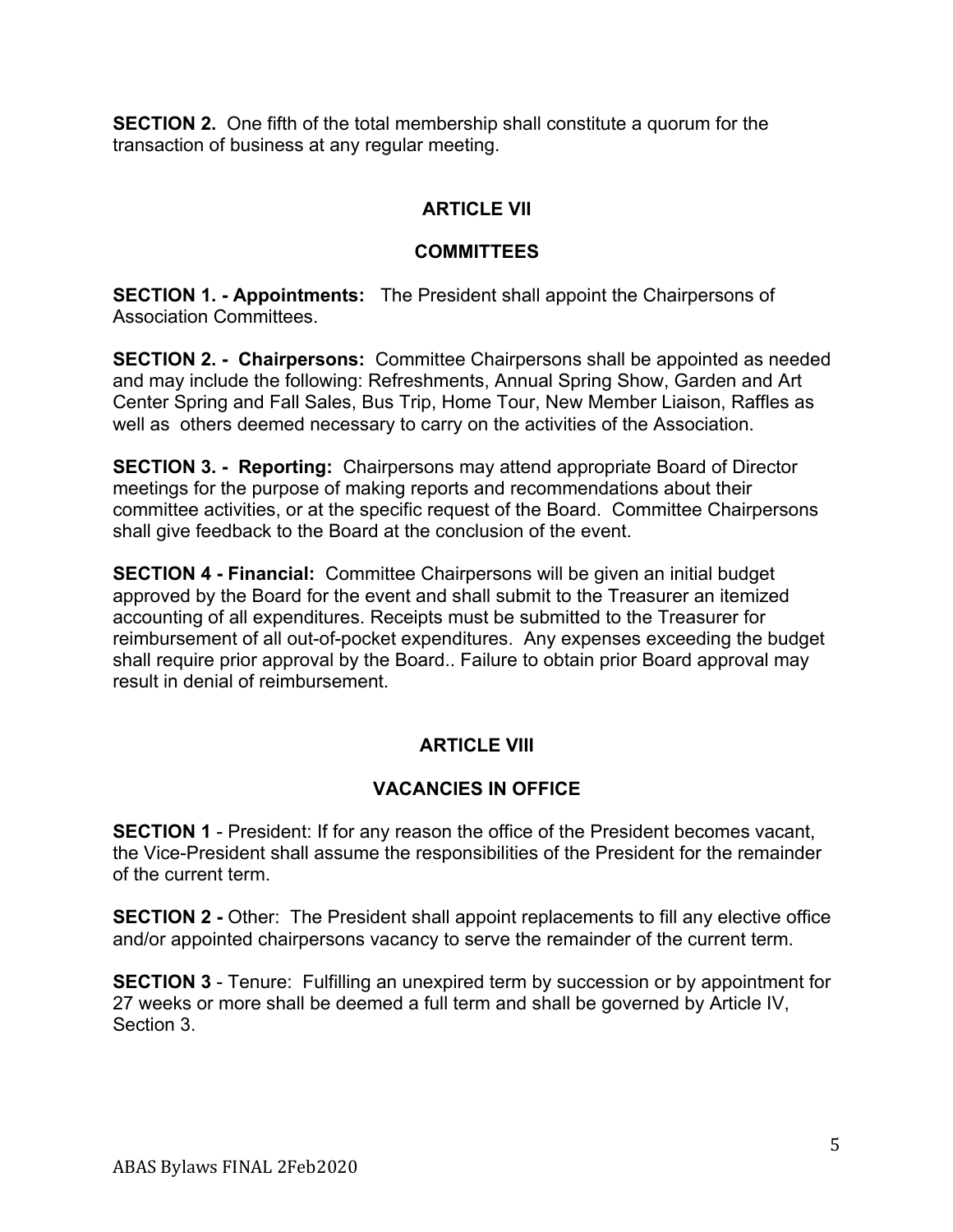### **ARTICLE IX**

#### **MEETINGS**

**SECTION 1** - The regular meetings of the Association shall be held on the fourth (4th) Tuesday of each month with the exception of December when availability of the meeting place is the determining criteria. Any permanent changes in the regular meeting schedule must be voted on and approved by the membership.

### **ARTICLE X**

#### **DUES**

**SECTION 1** - Fiscal Year: The fiscal year of this Association shall be from January 1 through December 31.

**SECTION 2** - Active members or Student members:

- a. The Board of Directors by November of each year shall determine if the dues will remain the same or change.
- b. The dues shall be pro-rated by 50% for new members joining the Association after July 1.

**SECTION 3** - Delinguency: Dues shall be deemed delinguent if they are not paid by the February general membership meeting. If not paid by March 31, the member shall be dropped from the membership roll.

### **ARTICLE XI**

#### **ESTABLISHMENT OF NOMINATION CHAIRPERSON AND ELECTION OF BOARD OF DIRECTORS**

**SECTION 1** - Nominating Chairperson: The President shall appoint a person to act as the Nominating Chairperson.

a. The Nominating Chairperson shall communicate to the President, prior to the May meeting, the slate of candidates that have been identified.

b. It shall be the duty of the Nominating Chairperson to present a slate of candidates for Board of Directors at the general May meeting. The Nominating Chairperson will call for further nominations from the floor at the May meeting only. Following the May meeting, in the event that the slate is not filled, the President and Nomination Chairperson will seek individuals for the open positions.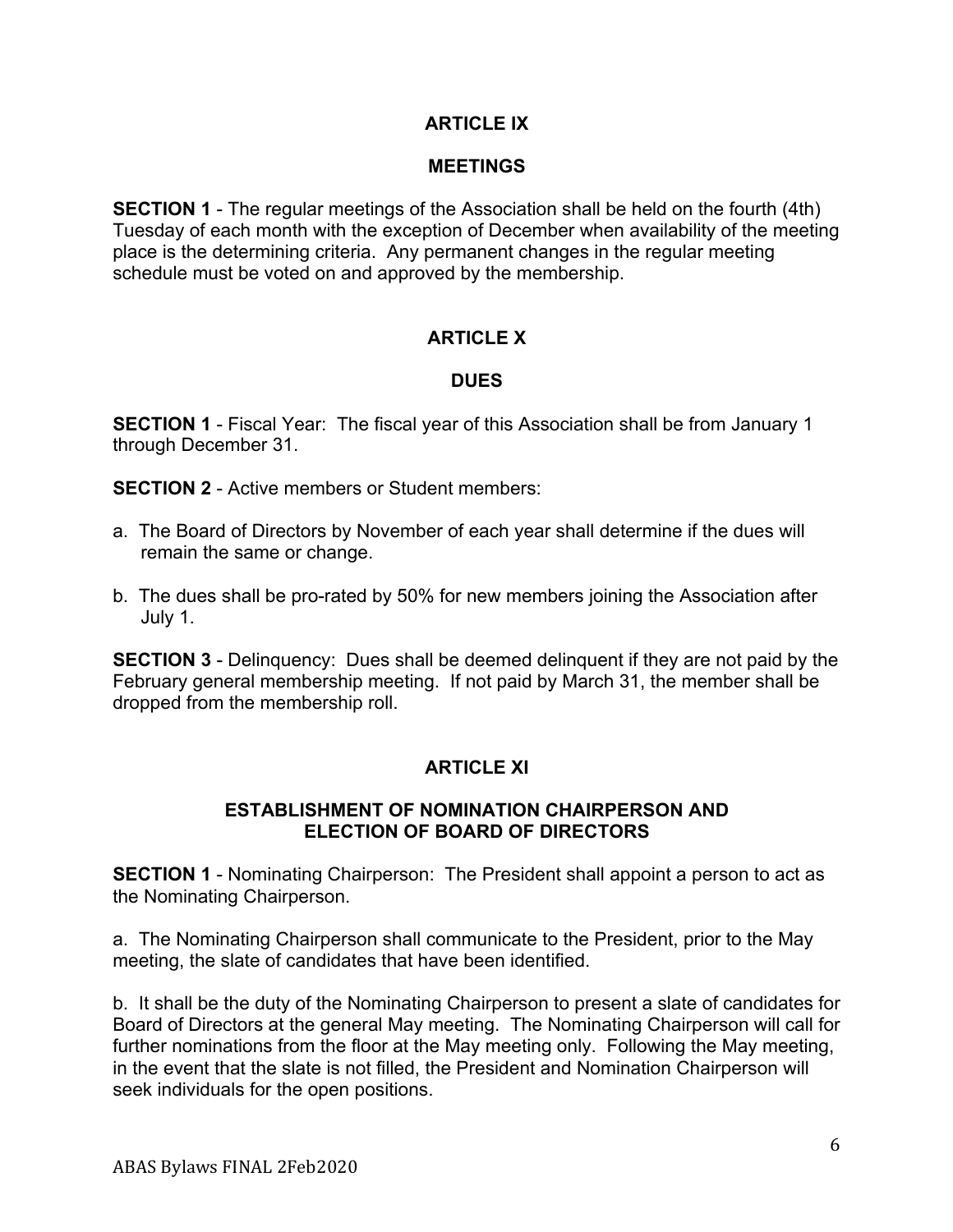**SECTION 2** - Time of election: The Board of Directors of this Association shall be elected at the general June meeting and assume office effective July 1.

**SECTION 3** - Election: In the event of a contest and/or if a Board member is seeking a term beyond four years in the same position, voting shall be by secret ballot. A simple majority vote (>50%) of the active membership present at the meeting is required for the first four consecutive terms in the same office. A 2/3-majority vote by ballot of the active membership present at the meeting is required for any Board member to serve beyond four years in the same position. No proxy voting shall be permitted. Association members must be present to vote.

a. In the event of a secret ballot the President shall appoint three talliers to count the ballots.

# **ARTICLE XII**

## **PERSONAL LIABILITY**

**SECTION 1** - Neither the Board of Directors nor any member of this Association shall have the power to personally obligate, bind, or pledge the credit of any member or of the Association.

### **ARTICLE XIII**

### **AMENDMENTS**

**SECTION 1** – The Board must first agree upon any amendments to the by-laws. One month prior to a ratification vote, the amended by-laws will be shared electronically with the membership. An affirmative vote of two-thirds of the members present at a general meeting is required to ratify the amended by-laws. The results shall be made available on the Association's website.

# **ARTICLE XIV**

# **PARLIAMENTARY AUTHORITY**

**SECTION 1** - Robert's Rules of Order, revised, shall govern this Association in all matter of procedure not covered in this Constitution and Bylaws.